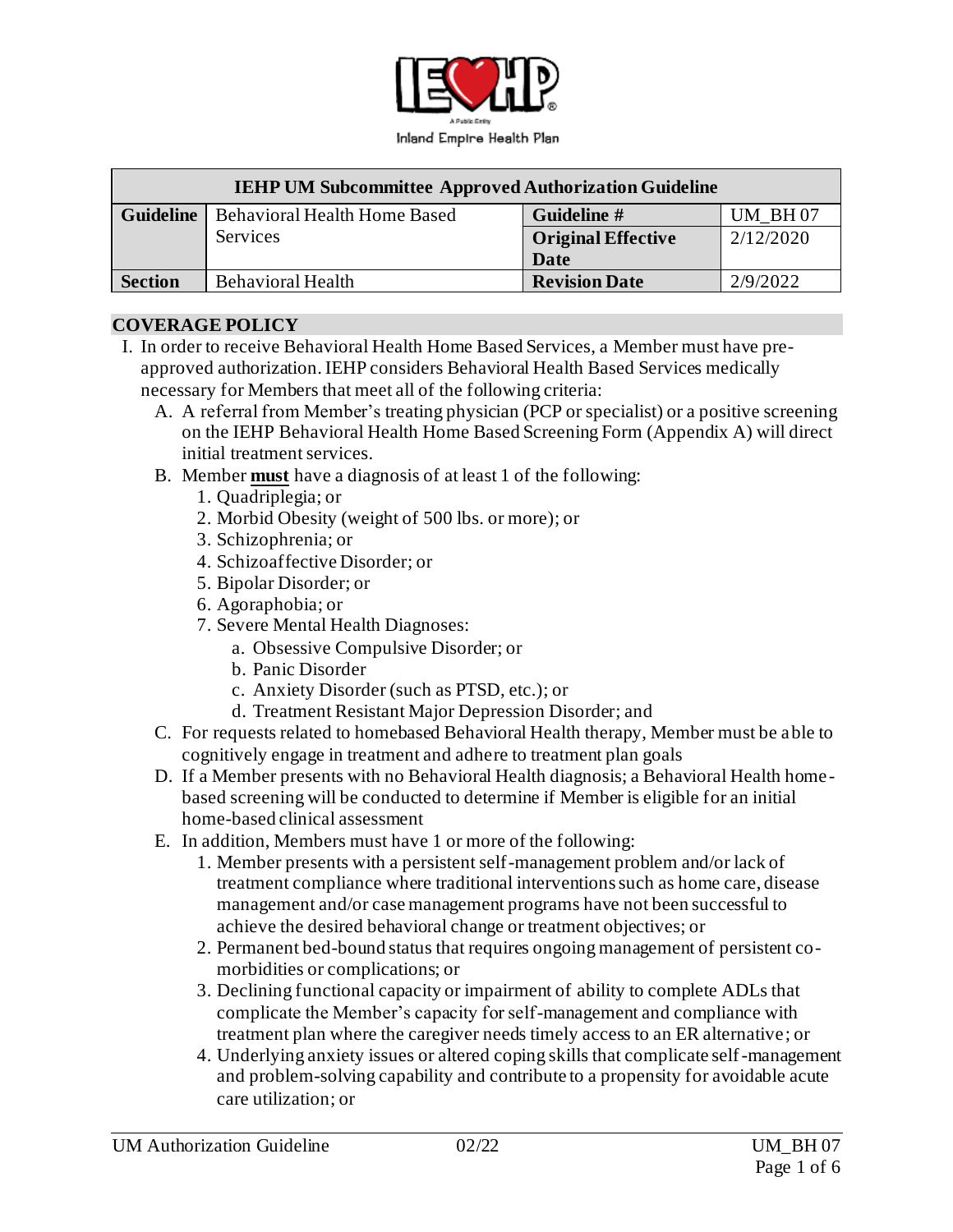- 5. Multiple medications with poor compliance and adherence history or a history of side effects or adverse effects contributing to a propensity for avoidable acute care utilization. All other cases require Medical Director approval.
- II. Initial Treatment
	- A.Initial treatment services include a thorough clinical assessment by a Licensed Clinician (LCSW, LMFT, PhD, PsyD) and/or Licensed Practitioner (DO, MD, NP, PA).
	- B. Initial services are authorized for up to ninety (90) days; Members may be discharged prior to the ninetieth day.
	- C. Members requesting additional assistance beyond ninety (90) days will require submission of a detailed treatment plan which includes **all** of the following:
		- 1. Member's primary Behavioral Health Diagnosis and significant associated impairments
		- 2. Member's previous behavioral health history
		- 3. Specific therapeutic goals to be achieved, along with the anticipated timeframe for achievement of those goals
		- 4. A description of the home situation to include but not be limited to:
			- a. Social and economic stressors
			- b. Caregiving support (both inside & outside of the home)
			- c. Identify and address any safety concerns
- III. Behavioral Health Home Based Services provide a range of services, included but not limited to (Sharif et al, 2012):
	- A.Biopsychosocial assessments of the patient, including a screening for medical physical needs
	- B. Development and coordination of a treatment plan
	- C. Prescription of medications and dosing adjustments
	- D.Education for both the Member and supportive persons/family about the Member's diagnosis, appropriate use of medications (if prescribed), and the treatment plan
	- E. Development of an individualized crisis plan.

## **COVERAGE LIMITATIONS AND EXCLUSIONS**

- I. Exclusion Criteria for Behavioral Health Home Based Services
	- A. Member is temporarily homebound (less than 6 months) due to a temporary medical ailment (such as a fracture, etc.)
	- B. Member actively engaged in treatment with either the Riverside or San Bernardino County Behavioral Health program is not eligible for IEHP Behavioral Health Home Based Services beyond those provided by the respective Behavioral Health County Provider.
	- C. Member diagnosed with significant mental retardation who does not have the mental capacity to benefit from individual therapy services
	- D. Member is experiencing severe organic conditions (such as Traumatic Brain Injury) that would impact the Member's cognitive abilities
	- E. Member is already on hospice either at the time of the program effective date or upon initial request for services
	- F. Member is under the age of 18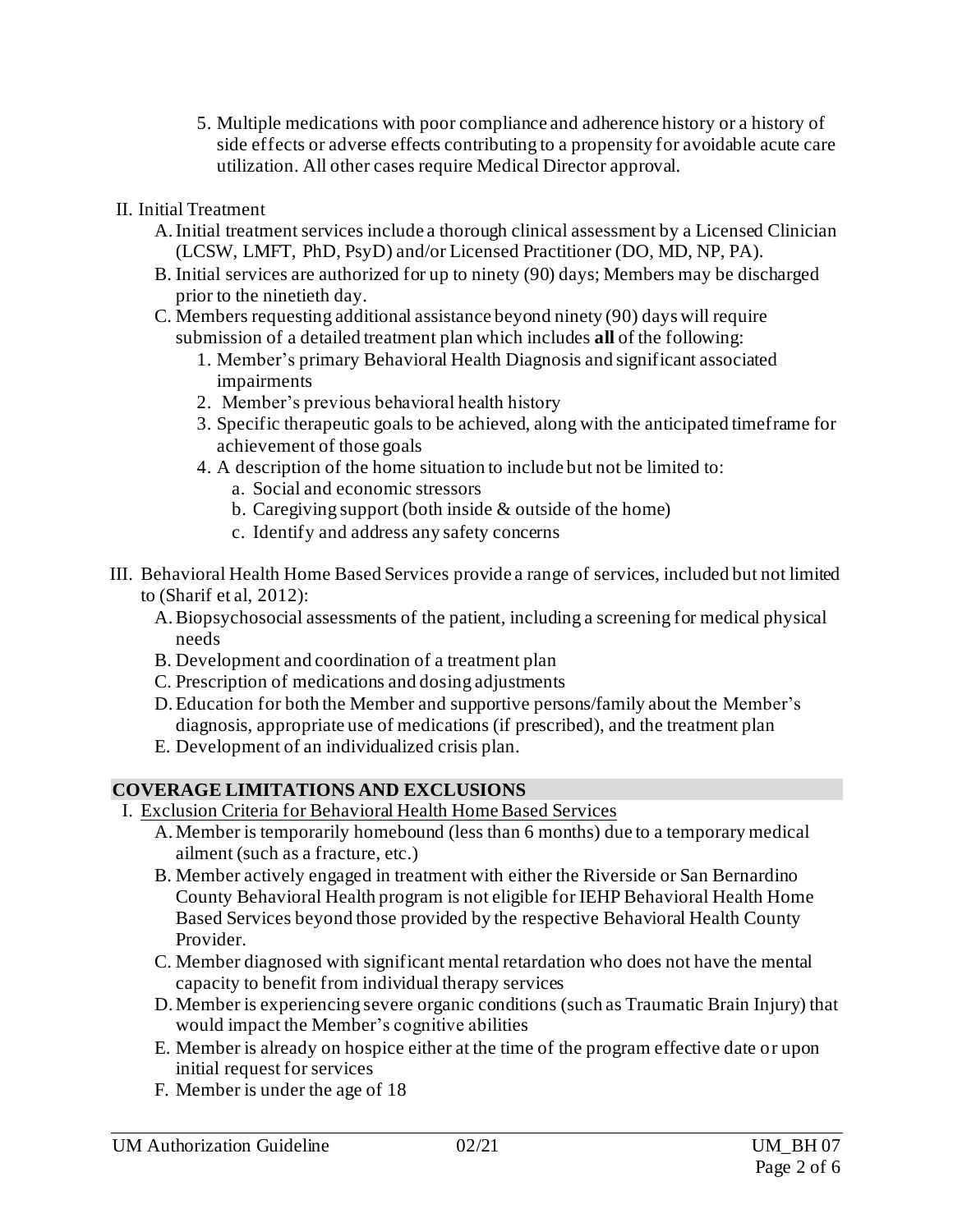- G. Member does not reside in the target service area (San Bernardino or Riverside Counties)
- H. Member is excluded from receiving home based BH services if condition meets eligibility for CCS or other services that provide home based Behavioral Health treatment
- I. Member is excluded from receiving home based BH services if condition is able to be treated via telehealth modalities

## **ADDITIONAL INFORMATION**

According to the National Institute of Mental Illness, nearly 1 in 5 U.S. adults live with a mental illness (NIMH, 2020). Of those with mental illnesses, there are varying degrees of severity, including symptoms that range from mild to severe.

In the development of the IEHP Behavioral Health Home Based Services program, our primary goals are:

- 1. Provide in-home Behavioral Health Services for Members who are homebound.
- 2. Provide access to Behavioral Health Medication Management Services.
- 3. Promote Behavioral Health Coordination of Care among Members who are receiving Behavioral Health Home Based Services.

#### **CLINICAL/REGULATORY RESOURCE**

See references.

### **DEFINITION OF TERMS**

- 1. DO- Doctor of Osteopathy
- 2. LCSW- Licensed Clinical Social Worker
- 3. LMFT- Licensed Marriage & Family Therapist
- 4. MD- Doctor of Medicine
- 5. PsyD- Doctor of Psychology
- 6. NP- Nurse Practitioner
- 7. PA- Physician Assistant
- 8. IEHP Behavioral Health Home Based Screening Form- This screening tool will be utilized to screen those IEHP Members that call in to the Health plan and self-request Behavioral Health Home Based Services.

Upon review of the request, the Behavioral Health Team Member will conduct a phone screening with Member. If the Member screens positive, then IEHP would refer the Member for Behavioral Health Home Based Services. If the Member does not meet the screening criteria, then Member's request will be reviewed based on these UM Subcommittee guidelines for Behavioral Health Home Based Services.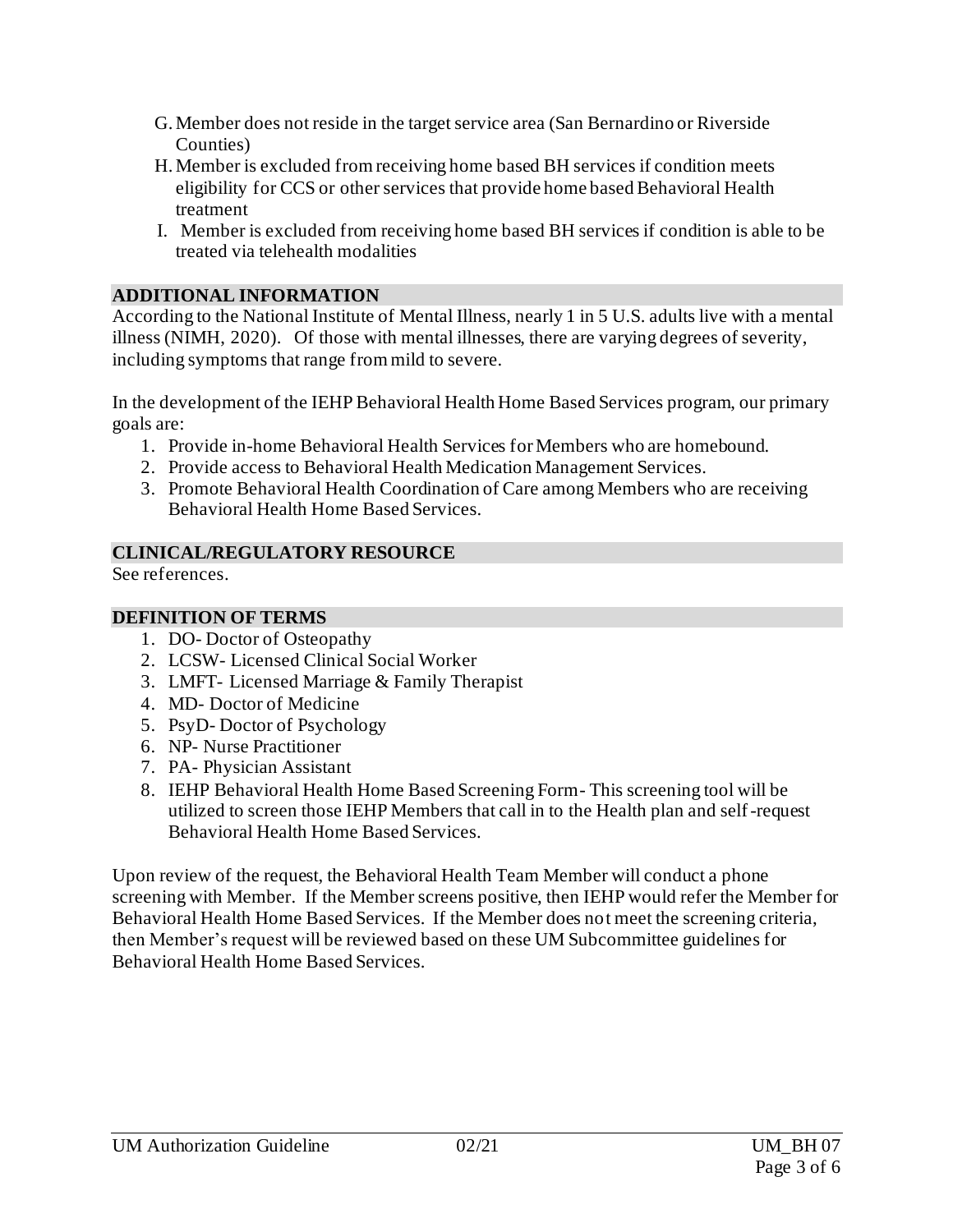### **DELIVERY OF BEHAVIORAL HEALTH HOME BASED SERVICES**

| CPT Code | <b>Outpatient Services</b>                                   |
|----------|--------------------------------------------------------------|
| 90791    | Psychiatric Diagnosis Evaluation (no medical services)       |
| 90832    | Psychotherapy (30 minutes)                                   |
| 90834    | Psychotherapy (45-50 minutes)                                |
| 90846    | Family psychotherapy without patient present (45-50 minutes) |
| 90847    | Family psychotherapy with patient (45-50 minutes)            |

Licensed Clinician (LCSW/LMFT) Services:

Medication Management (Nurse Practitioner) Services:

| CPT Code | <b>Outpatient Services</b>                                             |
|----------|------------------------------------------------------------------------|
| 99345    | Home visit for the evaluation and management of a new patient          |
| 99350    | Home visit for the evaluation and management of an established patient |
| 90832    | Psychotherapy (30 minute)                                              |
| 90834    | Psychotherapy (45-50 minutes)                                          |

#### **REFERENCES**

- 1. California Department of Health Care Services (DHCS). September 2020. Provider Manual: Part 2- Home Health Agencies/Home & Community-Based Services (HOM). Retrieved fro[m https://files.medi-cal.ca.gov/pubsdoco/publications/masters](https://files.medi-cal.ca.gov/pubsdoco/publications/masters-mtp/part2/home.pdf)[mtp/part2/home.pdf](https://files.medi-cal.ca.gov/pubsdoco/publications/masters-mtp/part2/home.pdf)
- 2. Centers for Medicare & Medicaid Services (CMS). 2019. Medicare Benefit Policy Manual, Chapter 15: Covered-Medical and Other Health Service –60.4 and 60.4.1 (Rev.10880, 08-06-21) Retrieved from https://www.cms.gov/regulations-andguidance/guidance/manuals/downloads/bp102c15.pdf.
- 3. National Institute of Mental Health February 2022. Mental Health Information: Statistics. Retrieved fro[m https://www.nimh.nih.gov/health/statistics/mental-](https://www.nimh.nih.gov/health/statistics/mental-)
- 4. Sharif V., Tehrandioost M., Yunesian, M., Amini H., Mohammadi M., Roudsari M., 2012. Effectiveness of a Low-Intensity Home-Based Aftercare for Patients with Severe Mental Disorders: A 12-month randomized controlled study. Community Mental Health Journal, Vol 48, pages 766-770.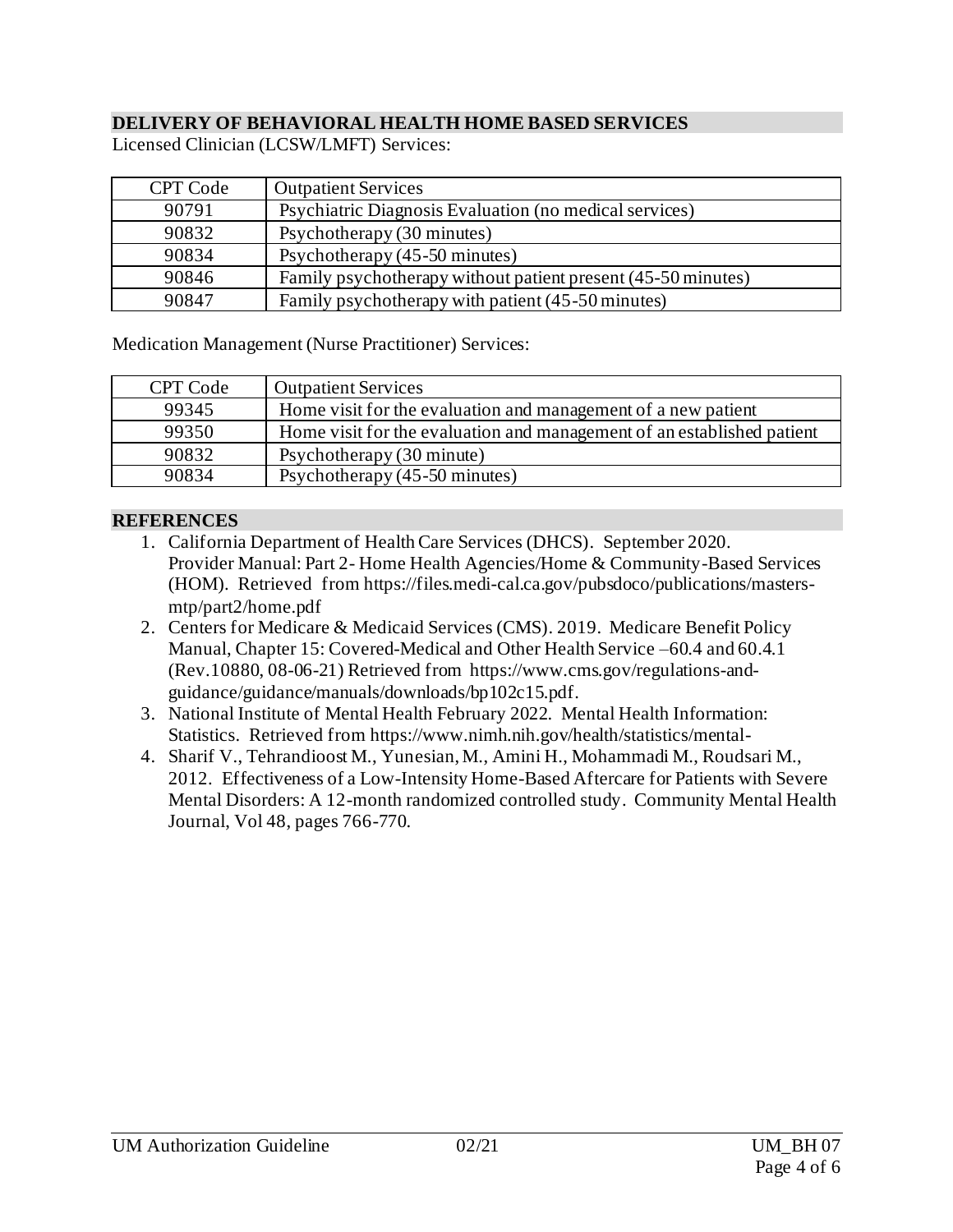#### **DISCLAIMER**

IEHP Clinical Authorization Guidelines (CAG) are developed to assist in administering plan benefits, they do not constitute a description of plan benefits. The Clinical Authorization Guidelines (CAG) express IEHP's determination of whether certain services or supplies are medically necessary, experimental and investigational, or cosmetic. IEHP has reached these conclusions based upon a review of currently available clinical information (including clinical outcome studies in the peer-reviewed published medical literature, regulatory status of the technology, evidence-based guidelines of public health and health research agencies, evidencebased guidelines and positions of leading national health professional organizations, views of physicians practicing in relevant clinical areas, and other relevant factors). IEHP makes no representations and accepts no liability with respect to the content of any external information cited or relied upon in the Clinical Authorization Guidelines (CAG). IEHP expressly and solely reserves the right to revise the Clinical Authorization Guidelines (CAG), as clinical information changes.